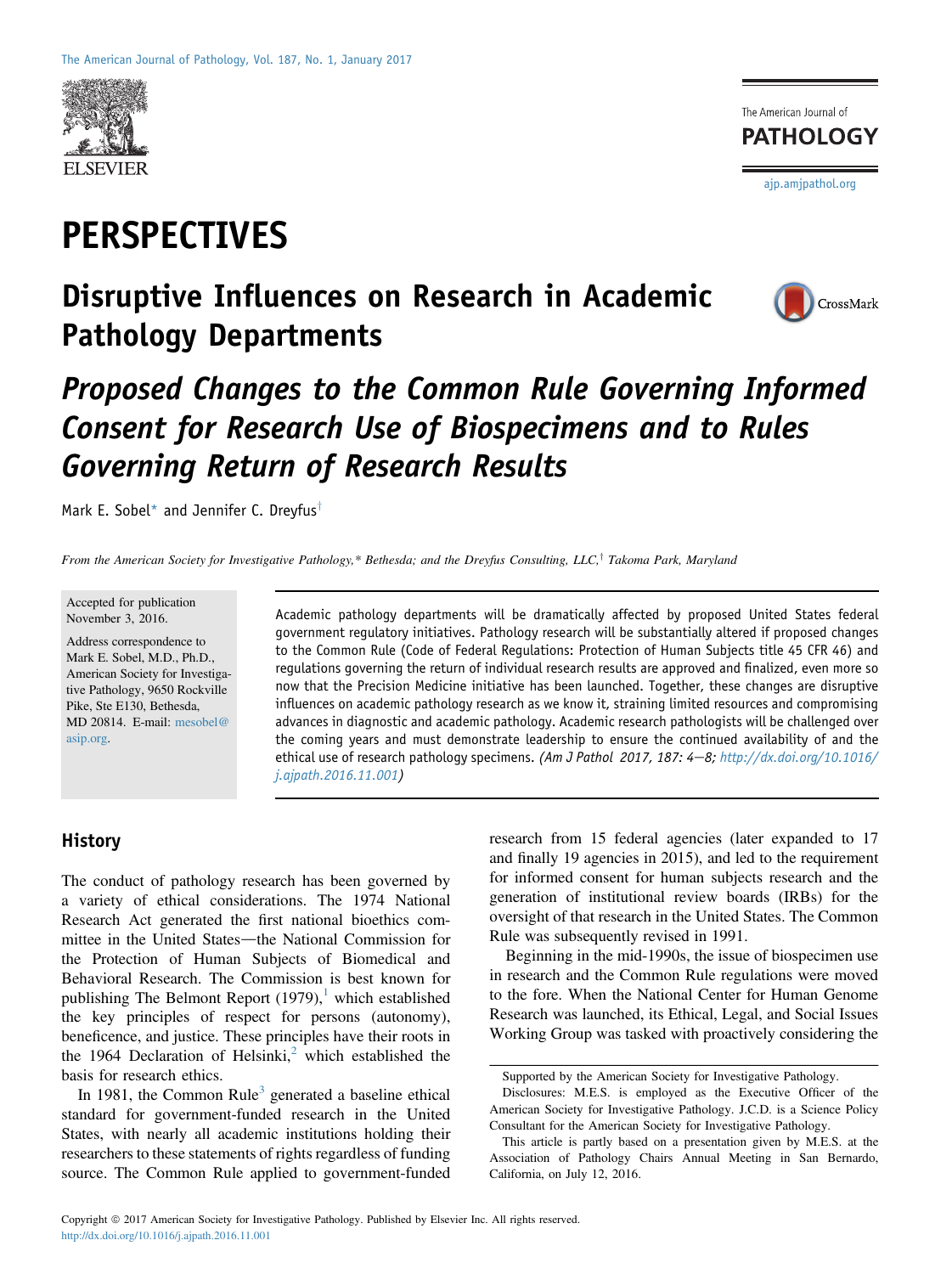rights of subjects participating in research studies, including a recognition that an individual's biospecimens, whether obtained through clinical intervention (biopsy, surgical resection of diseased tissue, or body fluids for laboratory testing) or through a research study, should be included under the umbrella of human research subjects protections. A seminal Journal of the American Medical Association article in  $1995<sup>4</sup>$  $1995<sup>4</sup>$  $1995<sup>4</sup>$  raised concerns about lack of informed consent for research use of human biospecimens. A consortium of 17 national organizations responded in 1999 with recommendations for responsible conduct of research on human biospecimens.<sup>[5](#page-4-4)</sup>

A central concept of the Common Rule is exemption from the regulations based on the definition of human subject: "A living individual about whom an investigator (whether professional or student) conducting research obtains data through intervention or interaction with the individual, or identifiable private information."<sup>[3](#page-4-2)</sup> As a result, several types of research fall outside the definition of human subjects research, including research conducted on deceased persons (ie, autopsy specimens), studies using publicly available information, and research using nonidentified biospecimens. Such research has been exempt from Common Rule regulatory oversight. Nonidentified biospecimens include socalled anonymous samples that were originally collected without any data that could reveal the identity of the donor (although they can be associated with some demographic data), as well as anonymized samples that were originally collected with an identifier but the identifier has since been permanently stripped from the sample, rendering it anonymous. Examples of identifiers include name, medical record chart number, and social security number. In contrast, the definition of an identified sample refers to a biospecimen that can be identified by any one person at any time or location. Coded or linked biospecimens are used in research with a random identifier developed to disconnect the specimen from identifiable information. However, if there is a method for linking the random identifier to the specimen that can be accessed by the researcher, even if under lock and key or encryption, the biospecimen is considered identifiable.

A key component of the Common Rule is the ability of an IRB to grant a waiver of informed consent if the proposed research meets four criteria: i) minimal risk, ii) respect for autonomy and the rights of the individual, iii) impracticability of obtaining consent, and iv) notification. Using an algorithm developed by the Office of Human Research Protections, IRBs generally follow a rule that informed consent is not waived for the use of identified samples, and is rarely, if ever, waived for coded (linked) samples.

A 2008 Guidance<sup>[6](#page-4-5)</sup> from the Office of Human Research Protections, US Department of Health and Human Services, clarified that research on biological specimens is not considered human research if the following two criteria are met: the specimen was not collected specifically for a current proposed research project through an interaction or intervention with a living individual; and the investigator is not able to readily ascertain the identity of the individual(s). In essence, by signing an agreement that the researcher has no intention to break the code of a linked biospecimen or to discern the identity of the donor, a pathologist or other biomedical researcher may more readily obtain a waiver of informed consent from the IRB to conduct research using nonidentified biological specimens.

In 2011, two components of the US Department of Health and Human Services (Office of the Secretary and the Food and Drug Administration) issued an Advanced Notice of Proposed Rulemaking, $\frac{7}{7}$  $\frac{7}{7}$  $\frac{7}{7}$  proposing a variety of changes to update the Common Rule. A central premise of the Advanced Notice of Proposed Rulemaking was that the application of new technologies, such as next-generation sequencing, makes it possible for any sample to be identified and that there is, in fact, no such thing as an anonymous or nonidentified sample. Indeed, a research report by Gymrek et al<sup>8</sup> in 2013 demonstrated that sequencing a significant portion of the genome may result in the specimen being considered identifiable and therefore worthy of appropriate protections under human subjects research regulations. This research study further heightened concern as to whether the ability to inexpensively and rapidly sequence the genome of an individual from a single cell of a biospecimen nullifies the concept of an anonymous or anonymized sample.

No further regulatory action was taken for 4 years. In September 2015, the US federal agencies covered under the Common Rule, now 19 in number, jointly issued a Notice of Proposed Rulemaking (NPRM).<sup>[9](#page-4-8)</sup> Notably, the NPRM broadened the definition of a human subject to include nonidentified biospecimens. As a result, research use of nonidentified biospecimens would no longer be exempt from human subject research protections, as they are currently under the Common Rule. The NPRM also set such strict criteria for IRB waivers of informed consent that they would be granted only under rare circumstances.

## Response to the Common Rule NPRM

By the end of the most recent comment period on the proposed regulatory changes, the US federal government had received well over 2100 comments from researchers, research institutions, research participants, the general public, and others. Currently, federal regulators are reviewing these comments and determining which, if any, will be incorporated into a final rule. As of the last update in May 2016, finalizing the proposed changes to the Common Rule remains on the Unified Agenda, $10$  and thus a topic of ongoing regulatory activity.

The 2015 NPR $M<sup>9</sup>$  $M<sup>9</sup>$  $M<sup>9</sup>$  emphasized the concept of autonomy, recommending that research using nonidentified biospecimens would now be considered human subjects research requiring informed consent. The NPRM proposed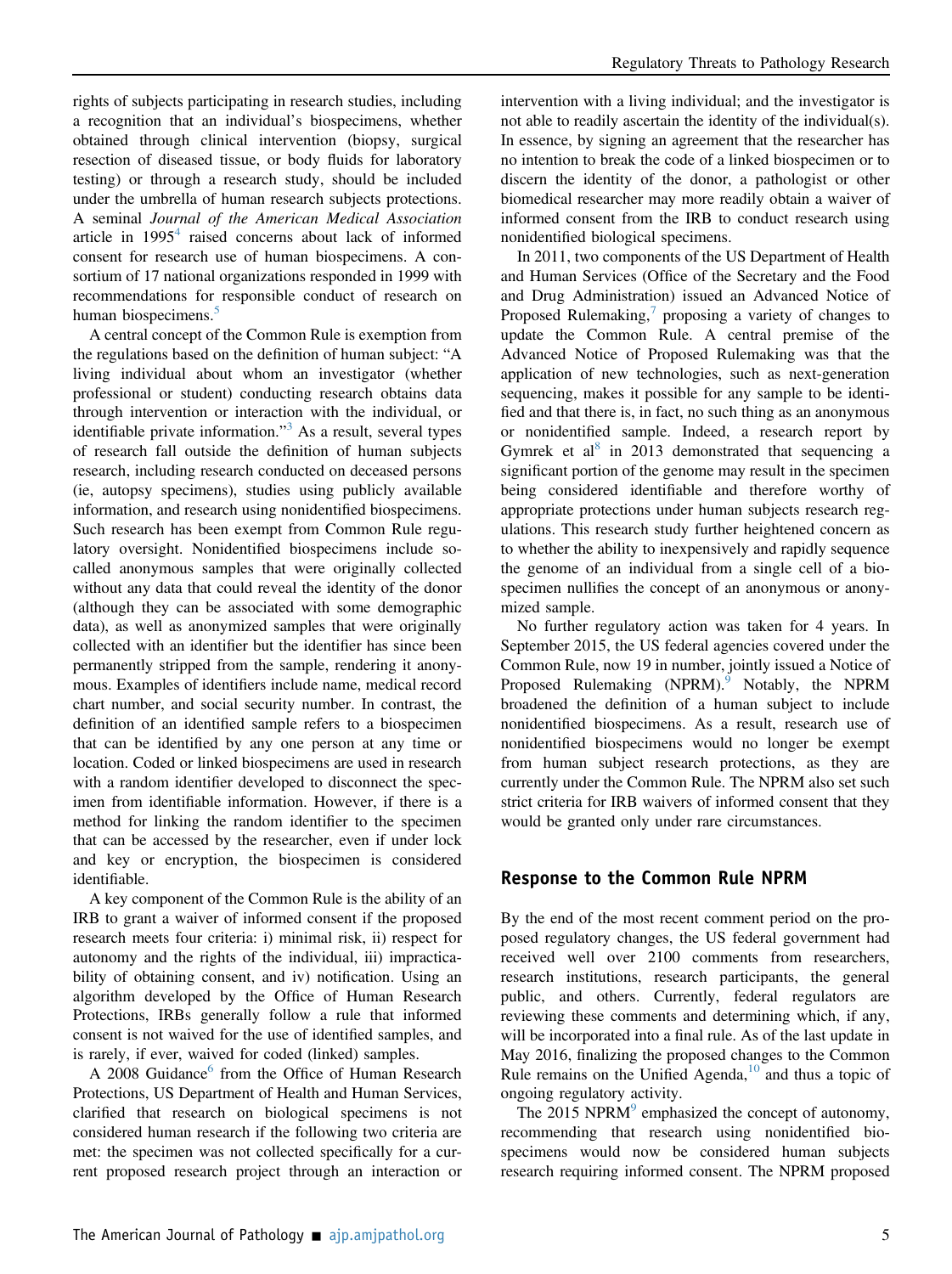extending the regulations to cover all clinical trials conducted in the United States, regardless of funding source. The proposed regulations outlined the use of broad consents for the storage and maintenance of biospecimens for future, unspecified secondary research studies. Once signed, such broad consents would allow biospecimens to be collected from an individual for 10 years and allow the use of those collected specimens indefinitely. Ten years after signing a broad consent, collection of biospecimens from a given individual would cease until a new consent was signed. Although there were many additional changes proposed in the NPRM, the above changes would have the most profound effect on research pathology, applying to both identified and nonidentified biospecimens.

The US federal government estimates that the cost burden for just the new broad consents for secondary use requirement would exceed \$12 billion over 10 years.<sup>[9](#page-4-8)</sup> In its November 23, 2015, comment letter on the NPRM (American Society for Investigative Pathology, [http://www.](http://www.asip.org/SciencePolicy/documents/ASIPCommentsNPRMCommonRule.pdf) [asip.org/SciencePolicy/documents/ASIPCommentsNPRM](http://www.asip.org/SciencePolicy/documents/ASIPCommentsNPRMCommonRule.pdf) [CommonRule.pdf](http://www.asip.org/SciencePolicy/documents/ASIPCommentsNPRMCommonRule.pdf), last accessed November 2016), the American Society for Investigative Pathology reported that by its own analysis the federal calculations grossly underestimate the cost of the NPRM. According to the American Society for Investigative Pathology, the cost burden calculated by the US federal government included several faulty assumptions, including the following: i) assuming that only federal-wide assurance institutions will store and maintain biospecimens; ii) assuming that it takes only 5 minutes to obtain consent in a research setting and 10 minutes in a clinical setting; iii) assuming that research institutions would only need one full-time equivalent database administrator per institution to comply with the proposed regulation; and iv) assuming that there was no consideration of an allowance for development of robust databases that would track individual biospecimens, allowing individuals to consent for one type of biospecimen research but not another (eg, research may be conducted on blood but not on urine).

Speaking to the many issues in the NPRM, the National Academies of Sciences, Engineering, and Medicine released a report in  $2015<sup>11</sup>$  entitled Optimizing the Nation's Investment in Academic Research: A New Regulatory Framework for the  $21<sup>st</sup>$  Century: Part 1, which raised significant questions regarding how additional regulations affect the ability to conduct research, education, and scholarship where "the unintended cumulative effect of federal regulations undercuts the productivity of the research enterprise and diminishes the return of the federal investment in research."<sup>[11](#page-4-10)</sup> The initial National Academies of Sciences, Engineering, and Medicine report was expanded in  $2016$ ,<sup>12</sup> recommending that the proposed changes to the Common Rule be withdrawn and that a new independent commission be appointed to review the framework for human subjects research.

The Council on Government Relations, along with the Association of Public and Land-Grant Universities, publicly released its analysis of the >2100 comments submitted

in response to the NPRM in May, 2016 (Council on Government Relations, [http://www.cogr.edu/COGR/](http://www.cogr.edu/COGR/files/ccLibraryFiles/Filename/000000000346/Analysis%20of%20Common%20Rule%20Comments.pdf)files/ [ccLibraryFiles/Filename/000000000346/Analysis%20of%](http://www.cogr.edu/COGR/files/ccLibraryFiles/Filename/000000000346/Analysis%20of%20Common%20Rule%20Comments.pdf) [20Common%20Rule%20Comments.pdf](http://www.cogr.edu/COGR/files/ccLibraryFiles/Filename/000000000346/Analysis%20of%20Common%20Rule%20Comments.pdf), last accessed November 2016). Approximately 70% of the comments addressed the proposed changes to nonidentified biospecimen regulations. More than half of the general public and 80% of the top 30-ranked universities opposed the proposed changes.

It remains a possibility that the US federal government will release the final Common Rule with many of the problematic provisions outlined in the NPR $M<sup>9</sup>$  and highlighted by the National Academies of Sciences, Engineering, and Medicine.<sup>11,12</sup> Alternatively, it is possible that the final recommendations will fall more along the lines of those proposed by the Secretary's Advisory Committee on Human Research Protections (SACHRP) in its posting of December 28, 2015.<sup>[13](#page-4-12)</sup> The SACHRP recommendations have struck a different balance between autonomy and the ethical conduct of research in support of scientific progress. More important, they do not support the broadened definition of a human subject to include nonidentified biospecimens and therefore would allow for the continued use of nonidentified biospecimens as exempt from human subjects research regulations. The SACHRP recommendations do not support the use of broad consents; however, they include other recommendations that minimize the burden placed on researchers.

#### Return of Research Results

A variety of factors have led to increasing support for sharing final study data and results with research participants and the general public. One useful way of reviewing return of results considerations is through the following general, yet somewhat overlapping, categories<sup>[14,15](#page-4-13)</sup>: i) return of incidental findings to subjects, ii) return of individual study results to subjects, iii) return of general study results to subjects, and iv) public release of study data. Recent opinions of SACHR[P15](#page-4-14) indicate its general support for returning study results in a wide variety of situations. They have posited a rebuttable presumption for return of results along with several reasons that are listed as potential justifications for not returning results, such as the following: i) potential for study bias; ii) significant administrative and/ or financial burden to the investigator, institution, or other involved parties; iii) unknown meaning and significance of the research results; iv) low importance or insignificance of the results; or v) results lacking validity or actionability. Under the rebuttable presumption framework, the burden is shifted to the researcher and research institution to indicate why results will not be returned. The recommendations of  $SACHRP<sup>14</sup>$  $SACHRP<sup>14</sup>$  $SACHRP<sup>14</sup>$  were issued in the form of a letter to the US Secretary of Health and Human Services and lack the strength of a guidance or regulation. Potentially, SACHRP recommendations could become the foundation for a future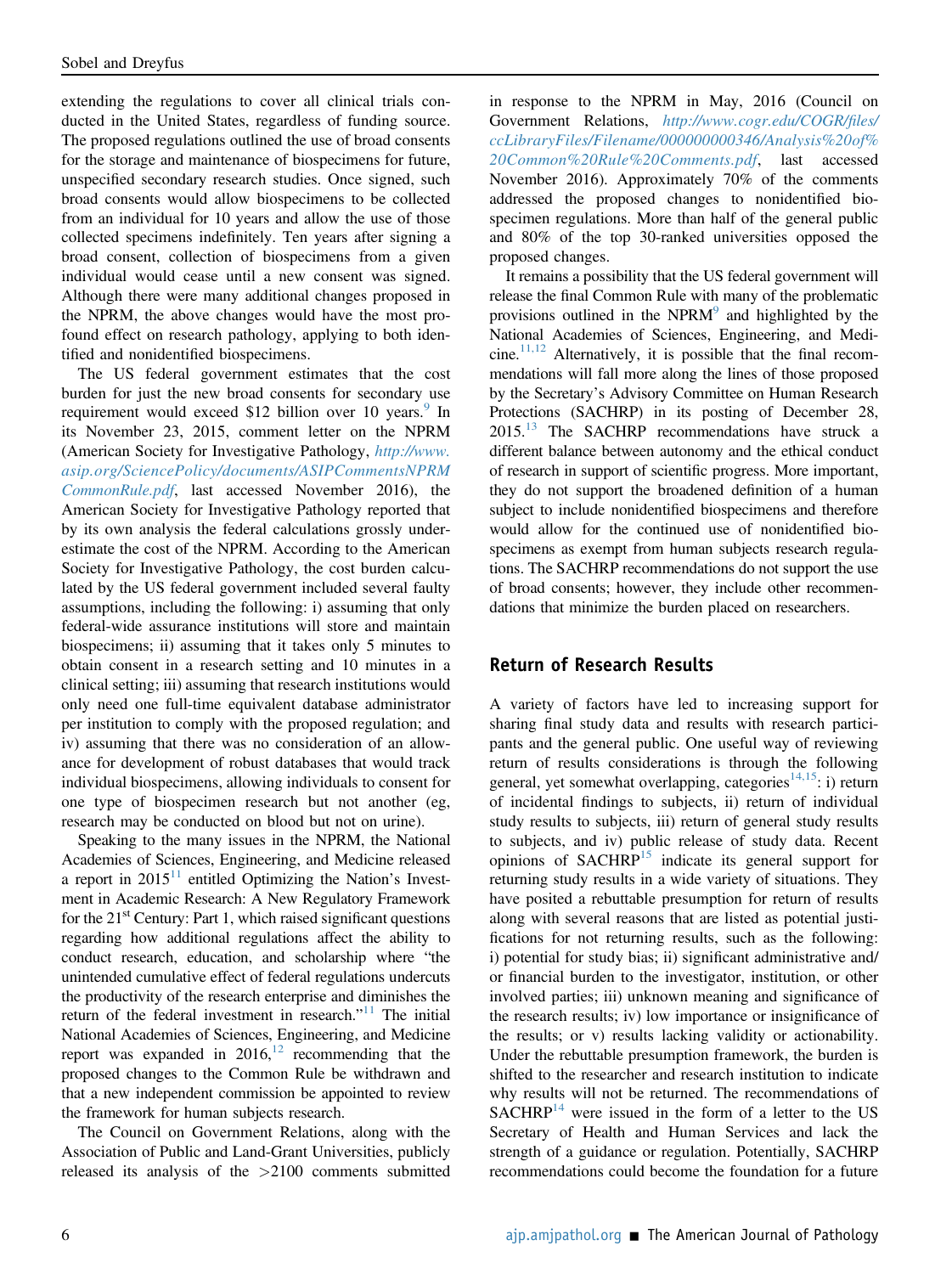guidance and thus not be open for public comment, as required for proposed US federal regulations.

There continues to be disharmony between the Health Insurance Portability and Accountability Act and the Clinical Laboratory Improvement Act (CLIA). The US Center for Medicare and Medicaid Services interprets CLIA such that research findings returned to patients must be generated by a CLIA-certified laboratory. The US Center for Medicare and Medicaid Services has stated that returning research results from a non-CLIA laboratory violates the research exemption under CLIA. $15$  This in and of itself may be problematic because some cutting-edge technologies, particularly in the area of precision medicine, may be generated by a non--CLIA-certified laboratory. The US Center for Medicare and Medicaid Services interpretation of CLIA conflicts directly with the requirements of the Health Insurance Portability and Accountability Act, mandating the disclosure of individual results on request where the results are generated by a covered entity and fit within the definition of designated record set (typically broader than the general term of medical record). Most results generated by an academic pathology department would meet both of these requirements. The standards for return of research results are undergoing significant shifts, and academic departments of pathology should pay close attention to the shifting landscape.

#### Safeguarding Pathology Resources

Academic research pathologists are well positioned to assume leadership regarding the ethical use of biospecimens for research, providing stewardship and ensuring that these specimens remain a vital resource. Especially given the increasing focus on precision medicine and the sensitive nature of genetic information, donors will be more likely to provide tissue samples to researchers who engender trust.<sup>16</sup> With appropriate measures of security and confidentiality, donor trust may be encouraged and research enhanced. A consortium of 17 national organizations has proposed<sup>[5](#page-4-4)</sup> that researchers should foster and support efforts to develop institutional policies that define how data confidentiality, integrity, security, and controlled access will be ensured.

Pathology researchers already work with IRBs, ensuring appropriate oversight of the donor consent process and maintenance of, access to, and use of pathology research resources, such as human biospecimens. Pathology departments also play a critical role in ensuring data confidentiality, integrity, security, and controlled access to information. The level of security should coincide with the sensitivity of the information, recognizing recent concerns about the technological ease of extracting genetic material from biospecimens.<sup>[8](#page-4-7)</sup> Such activities are vital to ensure the public's trust in the confidentiality and security of data generated from biospecimens.

Broad consents have been recognized as suitable to address rapid and/or unexpected developments in scientific

research.<sup>[17](#page-4-16)</sup> If broad consent is sought, it should provide the donor with a general sense of possible research uses, including any risks that might be associated with current and future research. Where the possibility exists that future research may look at a significant portion of the genome, this action should be clearly specified within the donor consent. The consent should also address, as needed, the following: i) whether the donor may withdraw from future research (and how already obtained data will be handled); ii) risks, including unintended revelation of the donor's identity and the subsequent possible impact on the individual and associated family; iii) institutional efforts to protect the individual's privacy; iv) whether there will be financial benefit to the donor should a commercial product be developed; v) the level of personal information that will be coupled with the specimen; and vi) the potential for the specimen, as well as some or all of the associated personal information, to be shared with other researchers either within the institution or to an outside entity.

Technology has advanced, opening the potential for the reidentification of previously anonymous or anonymized tissue samples.<sup>[9](#page-4-8)</sup> In its November 23, 2015, comment letter on the NPRM (American Society for Investigative Pathology, [http://www.asip.org/SciencePolicy/documents/](http://www.asip.org/SciencePolicy/documents/ASIPCommentsNPRMCommonRule.pdf) [ASIPCommentsNPRMCommonRule.pdf](http://www.asip.org/SciencePolicy/documents/ASIPCommentsNPRMCommonRule.pdf), last accessed November 2016), the American Society for Investigative Pathology has proposed that unless specific donor consent is granted, all individuals working with research specimens should not attempt to identify previously unidentified samples. This prohibition includes using advanced technologies to identify a donor or accessing a research database and using it for purposes of identification.

Keeping the above considerations in mind, we recommend that holders of archived pathology specimens develop and institute policies regarding the use of specimens or digitized data that include data use agreements. A data use agreement could, for example, expressly prohibit researchers from seeking to reidentify a donor, which would foster security and confidentiality and engender public trust. Nonidentified human tissue samples can continue to be used provided that the current Office of Human Research Pro-tections requirements<sup>[6](#page-4-5)</sup> are met and a data use agreement is in place. A data access committee may prove valuable in complying with this recommendation. In our opinion, data use agreements should, at a minimum, included the following components: i) a description of the intended research project; ii) limits on research use to the research project described in the agreement; iii) a description of the responsibilities of the researcher; iv) agreement of the researcher to not use the samples in an attempt to identify a donor unless expressly consented to; v) what happens to the data already obtained if the research subject wants to withdraw from the study; vi) non-transferability of samples to others not designated in the agreement; vii) delineation of requirements for security and encryption; viii) limits, if any, on the ability to publish any deidentified or identified donor